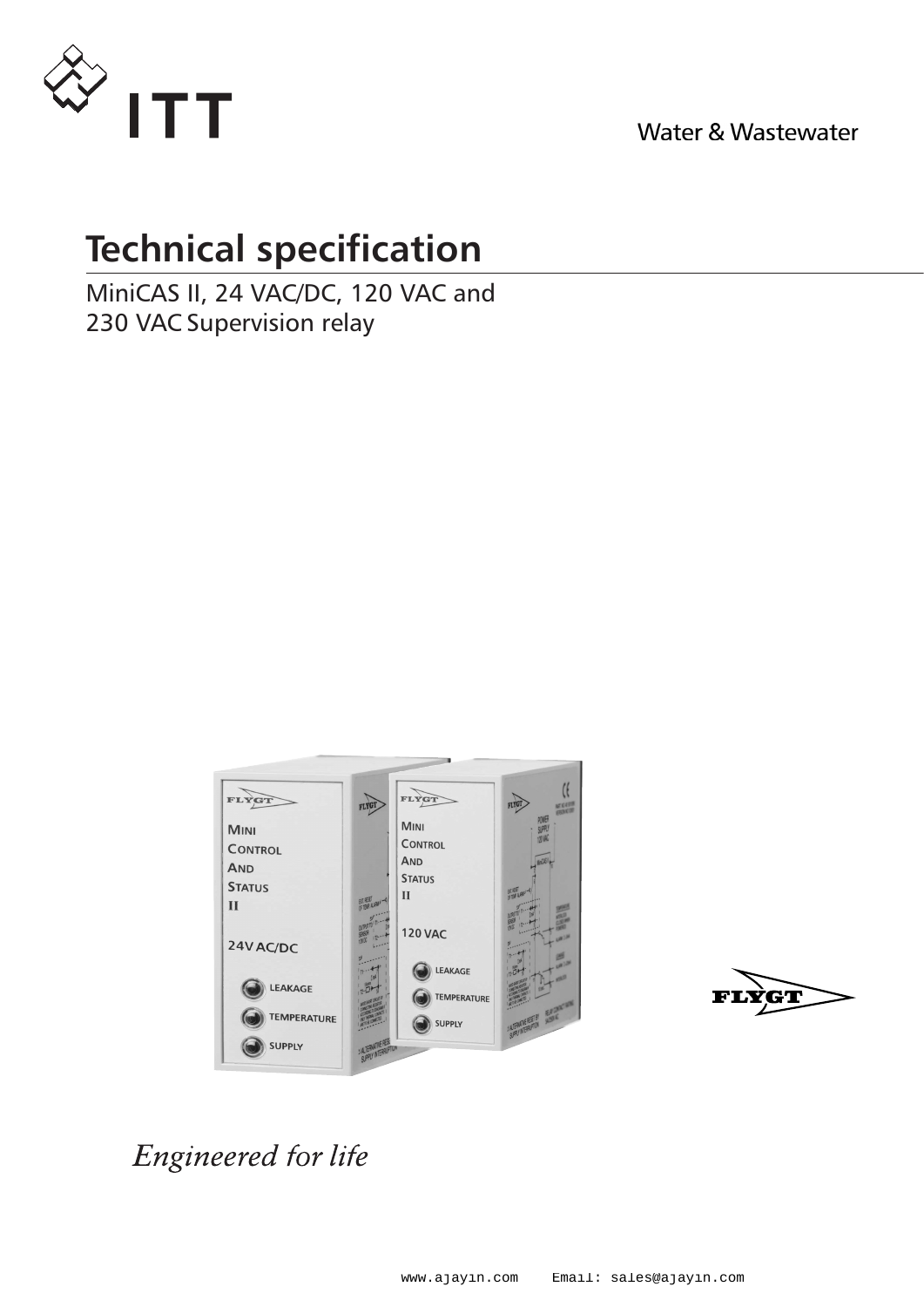# TECHNICAL DATA

ITT Flygt MiniCAS II is a supervision relay for temperature and leakage sensors. It is designed for the 3000 series pumps up to model 3301 and for the mixer program.

A number of condition monitoring sensors are available for the ITT FLYGT pump range**.**

- **• Thermal switches** for stator overtemperature.
- **CLS** for water in oil detection.
- **FLS** for detection of liquid in the stator housing.
- **FLS10** for detection of liquid in the inspection chamber in the new midrange pump series, eg 3153, 3171, 3202 and 3301.

The sensors can be used in any desired combination.

For "Ex" certified pumps only combinations involving thermal switches, FLS and FLS10 may be used.

On the front, there are three indication lamps, one for supply, one for temperature alarm and one for leakage alarm. For the communication between the pump and the MiniCAS II, only two wires are needed. The MiniCAS II is designed to be connected to a standard 11-pin socket.

MiniCAS II is interchangeable with the original version of MiniCAS.

| Operational principle:    | <b>Current Sensing</b>                                                                       |                                                                          |
|---------------------------|----------------------------------------------------------------------------------------------|--------------------------------------------------------------------------|
| Approvals:                | CE, C-UR (covering USA and Canada) and CSA                                                   |                                                                          |
| Environment:              | -25 to +60°C. maximum 90% relative humidity                                                  |                                                                          |
|                           | Supply voltage 24 VAC/DC: 24 VAC, -17% -+25% (50-60Hz)                                       |                                                                          |
|                           | 24 VDC, -2% -+25%                                                                            |                                                                          |
| Supply voltage 120 VAC:   | 120 VAC, -15% -+15% (50-60 Hz)                                                               |                                                                          |
| Supply voltage 230 VAC:   | 230 VAC, -15% -+15% (50-60 Hz)                                                               |                                                                          |
| Relay contact rating:     | 250 VAC / 5A                                                                                 |                                                                          |
| Voltage to sensor:        | 12 V DC $+/-5%$                                                                              |                                                                          |
| Values of operation:      | $3 \text{ mA} < I < 22 \text{ mA}$                                                           | = OK condition                                                           |
|                           | $1 < 3$ mA                                                                                   | = High Temperature (or interruption)                                     |
|                           | $1 > 22$ mA                                                                                  | $=$ Leakage (or short circuit), delay 10 sec.                            |
|                           | $(I = current measured by MiniCAS II)$                                                       |                                                                          |
| Power supply required:    | 5 VA                                                                                         |                                                                          |
| <b>OPERATION</b>          |                                                                                              |                                                                          |
| Leakage:                  | Changeover contacts                                                                          | 11-8 Normally closed for Interlock                                       |
|                           |                                                                                              | 11-9 Normally open, closes for Alarm                                     |
|                           | Automatic reset                                                                              |                                                                          |
|                           | Red LED for indication - follows the relay                                                   |                                                                          |
|                           | Red indication lamp on:                                                                      | Leakage                                                                  |
|                           | Red indication lamp off:                                                                     | No leakage                                                               |
| Temperature:              | Changeover contacts                                                                          | 1-3 Normally open, closes for Interlock<br>1-4 Normally closed for Alarm |
|                           | Manual reset (see below)                                                                     |                                                                          |
|                           | Red Indication lamp on:                                                                      | Overtemperature                                                          |
|                           | Red Indication lamp off:                                                                     | Normal temperature                                                       |
| Reset of temperature      |                                                                                              |                                                                          |
| alarm:                    | External reset is possible either by connecting terminals 6 - 7 with an external push button |                                                                          |
| or                        | by interrupting the supply voltage.                                                          |                                                                          |
|                           | Note, in the 24 V version, Reset is also possible between 6-2.                               |                                                                          |
| Supply:                   | Yellow indication lamp on:                                                                   | Supply on                                                                |
|                           | Yellow indication lamp off:                                                                  | Supply off                                                               |
| <b>DIMENSIONS (WxHxD)</b> | 33 mm x 79 mm x 75 mm                                                                        |                                                                          |
| <b>PART NOS:</b>          | 83 58 57 (24 VAC/DC)                                                                         |                                                                          |
|                           | 40 501098 (120 VAC)<br>40 501560 (230 VAC)                                                   |                                                                          |
|                           |                                                                                              |                                                                          |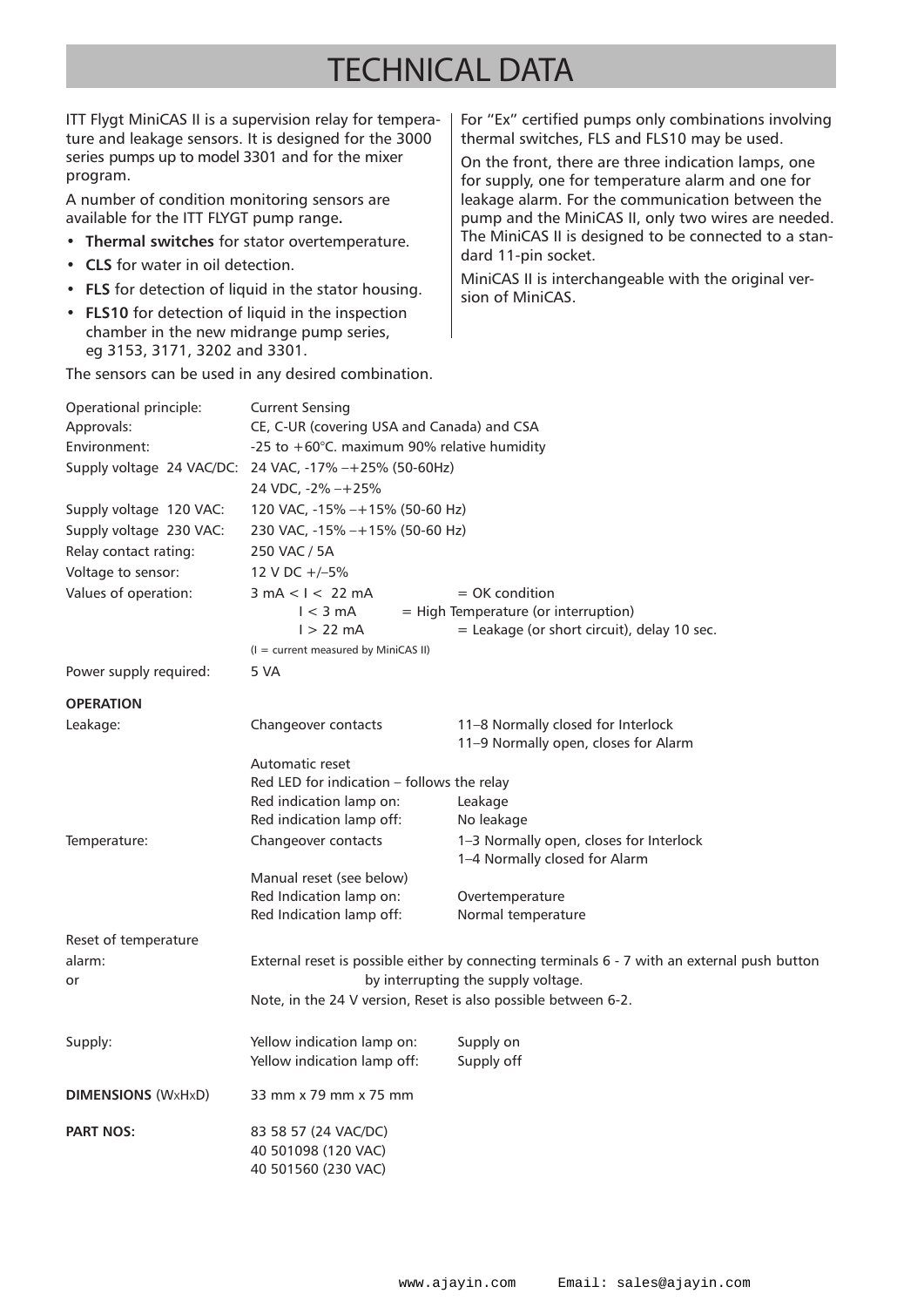## **CONNECTIONS**

### **Leakage alarm will stop the pump**

This installation can be used if the leakage alarm shall stop the pump.

It is recommended if the FLS sensor is used. The FLS is detecting liquid in the stator housing, which is critical and requires a quick stop of the pump.



Note, in the 24 V version RESET is also possible between 6-2.

### **Leakage alarm will not stop the pump (only warning)**

This installation can be used if the leakage alarm shall not stop the pump but give a warning on the MiniCASII.

It is recommended if FLS10 in inspection chamber or CLS is used. These sensors detect liquid in the inspection chamber (FLS10) and water in the oil (CLS), which is less critical than water in the stator housing.

FLS10 is used in the new midrange pump series, eg 3153, 3171, 3202 and 3301.



if only thermal contacts are

\*\*) Fit resistor to avoid short circuit